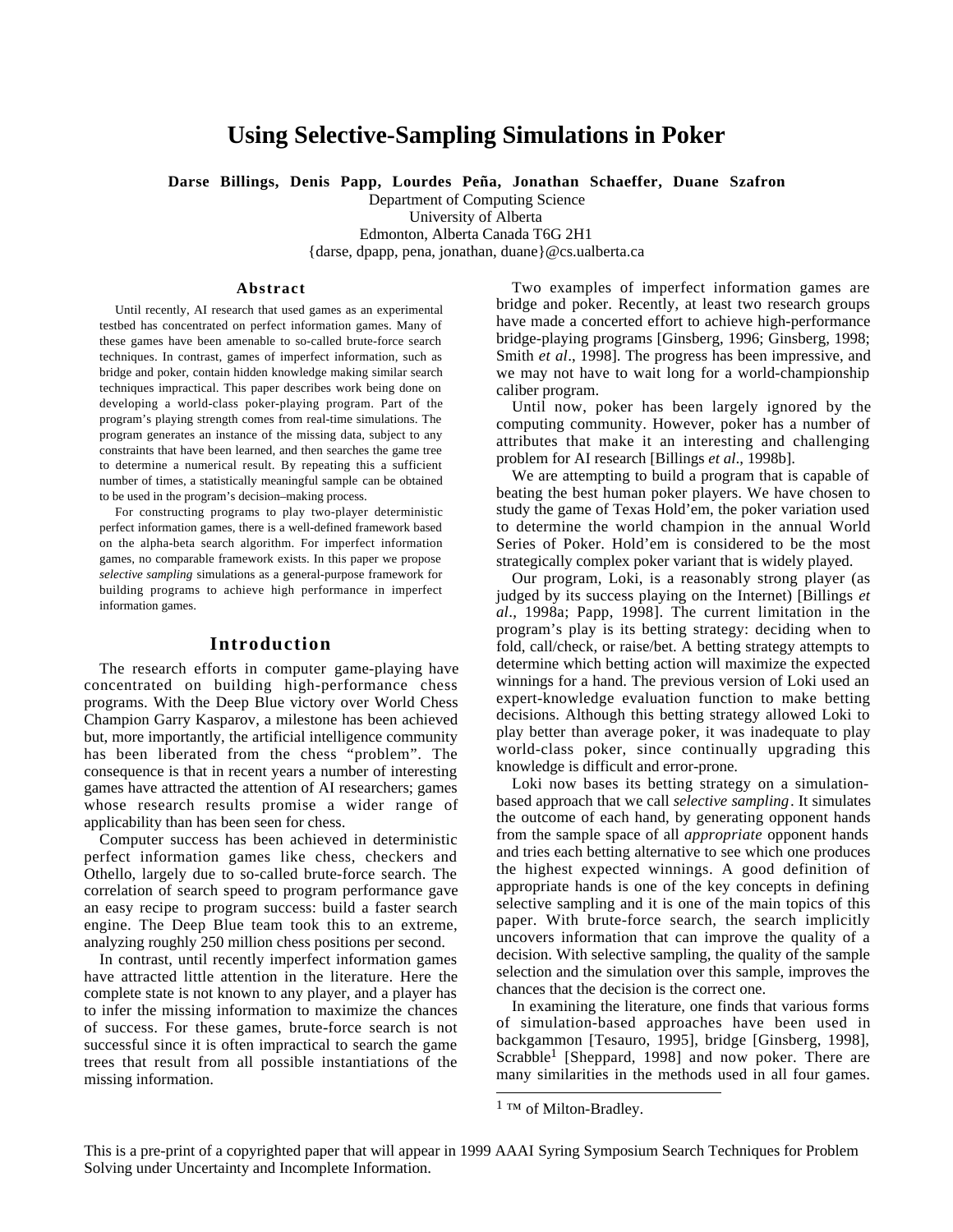For deterministic perfect information games, there is a well-known framework for constructing applications (based on the alpha-beta algorithm). For games with imperfect information, no such framework exists. For handling this broader scope of games. we propose that selective sampling become this framework*.*

# **Texas Hold'em**

A hand of Texas Hold'em begins with the *pre-flop*, where each player is dealt two *hole cards* face down, followed by the first round of betting. Three community cards are then dealt face up on the table, called the *flop*, and the second round of betting occurs. On the *turn*, a fourth community card is dealt face up and another round of betting ensues. Finally, on the *river*, a fifth community card is dealt face up and the final round of betting occurs. All players still in the game turn over their two hidden cards for the *showdown*. The best five card poker hand formed from the two hole cards and the five community cards wins the pot. If a tie occurs, the pot is split. Texas Hold'em is typically played with 8 to 10 players.

Limit Texas Hold'em uses a structured betting system, where the order and amount of betting is strictly controlled in each betting round.<sup>1</sup> There are two denominations of bets, called the small bet and the big bet (\$10 and \$20 in this paper). In the first two betting rounds, all bets and raises are \$10, while in the last two rounds they are \$20. In general, when it is a player's turn to act, one of three betting options is available: fold, call/check, or raise/bet. There is normally a maximum of three raises allowed per betting round. The betting option rotates clockwise until each player has matched the current bet or folded. If there is only one player remaining (all others having folded) that player is the winner and is awarded the pot without having to reveal their cards.

# **Building a Poker Program**

A minimum set of requirements for a strong pokerplaying program includes hand strength, hand potential, betting strategy, bluffing, unpredictability and opponent modeling. What follows is a brief description of each; implementation details for Loki can be found in [Billings *et al*., 1998a; Billings *et al*., 1998b, Papp, 1998]. There are several other identifiable characteristics which may not be necessary to play reasonably strong poker, but may eventually be required for world-class play.

**Hand strength** assesses how strong your hand is in relation to the other hands. At a minimum, it is a function of your cards and the current community cards. A better hand strength computation takes into account the number of players still in the game, your position at the table, and the history of betting for the hand. An even more accurate calculation considers the probabilities for each possible opponent hand, based on the likelihood of each hand being played to the current point in the game.

 $\overline{a}$ 

**Hand potential** assesses the probability of a hand improving (or being overtaken) as additional community cards appear. For example, a hand that contains four cards in the same suit may have a low hand strength, but has good potential to win with a flush (five cards of the same suit) as more community cards are dealt. At a minimum, hand potential is a function of your cards and the current community cards. However, a better calculation could use all of the additional factors described in the hand strength computation.

**Betting strategy** determines whether to fold, call/check, or bet/raise in any given situation. A minimum model is based on hand strength. Refinements consider hand potential, pot odds (your winning chances compared to the expected return from the pot), bluffing, opponent modeling and unpredictable play.

**Bluffing** allows you to make a profit from weak hands, and can be used to create a false impression about your play to improve the profitability of subsequent hands. Bluffing is essential for successful play. Game theory can be used to compute a theoretically optimal bluffing frequency in certain situations. A minimal bluffing system merely bluffs this percentage of hands indiscriminately. In practice, you should also consider other factors (such as hand potential) and be able to predict the probability that your opponent will fold in order to identify profitable bluffing opportunities.

**Unpredictability** makes it difficult for opponents to form an accurate model of your strategy. By varying your betting strategy over time, opponents may be induced to make mistakes based on an incorrect model.

**Opponent modeling** is used to determine a likely probability distribution for each opponent's hidden cards. A minimal opponent model might use a single distribution for all opponents in a given hand. The modeling can be improved by modifying those probabilities based on collected statistics and the betting history of each opponent.

# **Simulation-Based Betting Strategy**

The original betting strategy consisted of expert-defined rules, based on hand strength, hand potential, game conditions, and probabilities. A professional poker player (Billings) defined the system as a first approximation of the return on investment for each betting decision. As other aspects of Loki improved, this simplistic betting strategy became the limiting factor to the playing strength of the program. Unfortunately, any rule-based system is inherently rigid, and even simple changes were difficult to implement and verify for correctness. A more flexible, computer-oriented approach was needed.

In effect, this knowledge-based betting strategy is equivalent to a static evaluation function. Given the current state of the game, it attempts to determine the action that yields the best result. If we use deterministic perfect information games as a model, the obvious extension is to add search to the evaluation function. While this is easy to achieve in a perfect-information game such as chess, the

 $<sup>1</sup>$  In No-limit Texas Hold'em, there are no restrictions on the size of bets.</sup>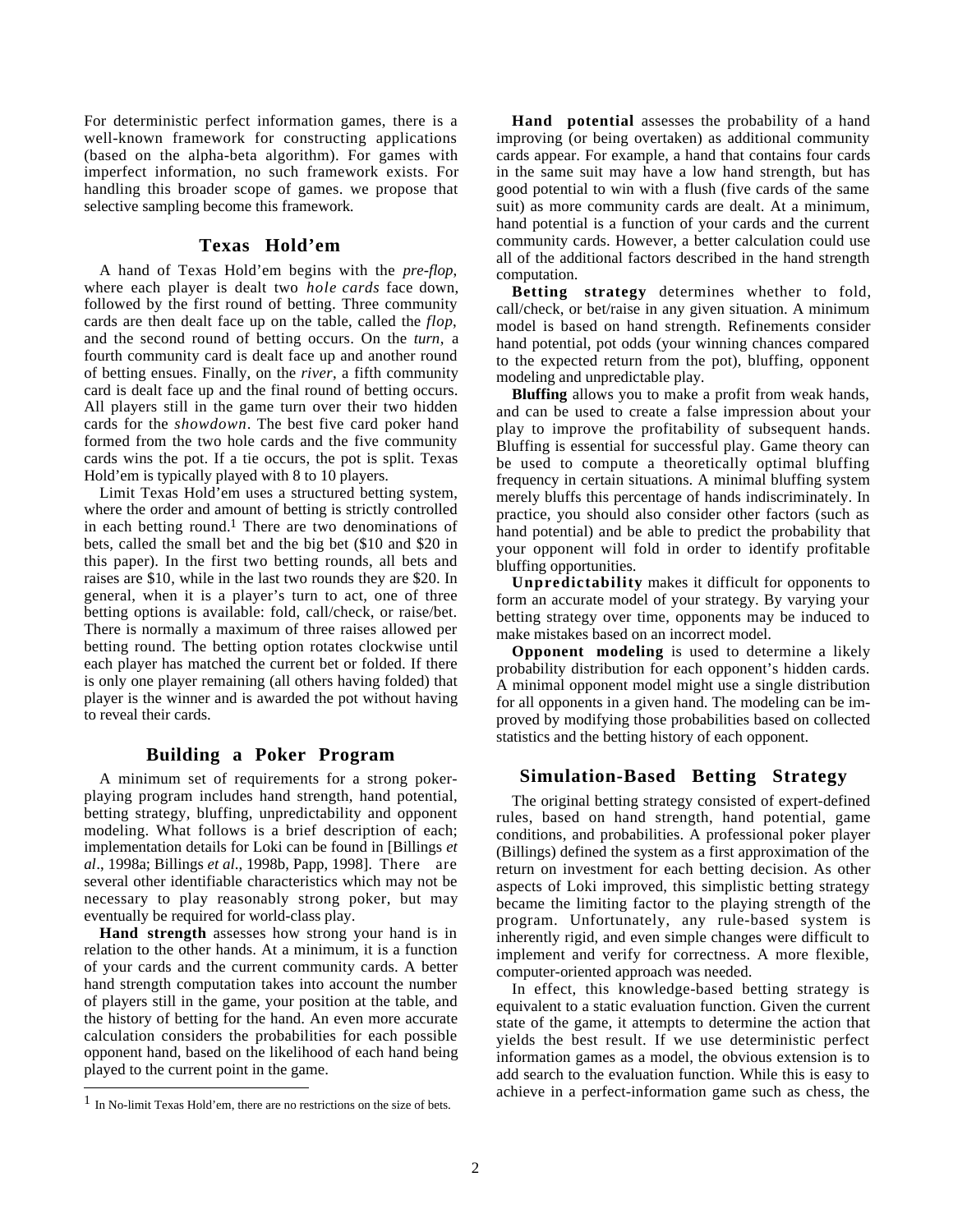same approach is not feasible for imperfect information games because there are too many possibilities to consider.

Consider a 10-player game of Texas Hold'em. By the time the flop cards are seen, some players may have folded. Let's assume one player bets, and it is Loki's turn to act. The program must choose between folding (no further financial investment), calling (\$10 to match the outstanding bet), or raising (\$10 to call, plus an additional \$10). Which one is the best decision?<sup>1</sup>

After the program's decision, every other active player will be faced with a similar choice. In effect, there is a branching factor of 3 possible actions for each player, and there may be several such decisions in each betting round. Further, there are still two betting rounds to come, each of which may involve several players, and one of many (45 or 44) unknown cards. Computing the complete poker decision tree is, in general, a prohibitively expensive computation. Since we cannot consider all possible combinations of hands, future cards, and actions, we examine only an appropriate representative sample from the possibilities. The larger the sample, and the more informed the selection process, the higher the probability that we can draw meaningful conclusions.

#### **An Expected Value Based Betting Strategy**

Loki's new betting strategy consists of playing out many likely scenarios to determine how much money each decision will win or lose. Every time it faces a decision, Loki performs a simulation to get an estimate of the *expected value* (EV) of each betting action. A simulation consists of playing out the hand a specified number of times, from the current state of the game through to the end. Folding is considered to have a zero EV, because we do not make any future profit or loss. Each trial is played out twice—once to consider the consequences of a check/call and once to consider a bet/raise. In each case the hand is simulated to the end, and the amount of money won or lost is determined. The average over all of the trials is taken as the EV of each action. In the current implementation we simply choose the action with the greatest expectation. If two actions have the same expectation, we opt for the most aggressive one (call over fold and raise over call). Against human opponents, a better strategy is to randomize the selection of betting actions whose EVs are close in value.

Simulation is analogous to a selective expansion of some branches of a game tree. To get a good approximation of the expected value of each betting action, one must have a preference for expanding and evaluating the nodes which are most likely to occur. To select the most probable hands that our opponents may have, we use *selective sampling*.

# **Selective Sampling**

 $\overline{a}$ 

When we do the simulation, we have specific information that can be used to bias the selection of cards (i.e. sample selectively). For example, a player who has

been raising the stakes is more likely to have a strong hand than a player who has just called every bet. For each opponent, Loki maintains a probability distribution over the entire set of possible hands, and the random generation of each opponent's two card hand is based on those probabilities.

At each node in the decision tree, a player must choose between one of three alternatives. Since the choice is strongly correlated to the quality of the cards that they have, we have a routine, ProbTriple(), which computes the likelihood that the player will fold, check/call, or bet/raise based on the hand that was generated for that player. The player's action is then randomly selected, based on the probability distribution defined by this triple, and the simulation proceeds.

#### **Probability triples**

To play out a simulated game, we need to predict how an opponent will play in any particular situation. This is not necessarily deterministic, so we want to predict the probability that they will fold, check/call, or bet/raise. This mixed strategy is represented as a triple  $[f, c, r]$ ,  $f+c+r = 1.0$ , and is computed by the routine ProbTriple(). This is, in effect, a static evaluation function, and could be used as a complete (non-deterministic) betting strategy.

For the purpose of the simulations, it is not essential to predict the exact action the opponent will take in every case. An error will not be serious provided that the selected action results in a similar computed EV. For example, in a particular situation whether an opponent calls or raises may result in a very similar EV for us. In this case, it will not adversely affect the computation to assume that the opponent will always call. However, the better we are able to predict the opponent's actual behavior, the better we can exploit strategic weaknesses.

Loki does opponent modeling, meaning that it gathers historical data on how each opponent plays [Billings *et al*., 1998a]. This information has been used in the calculation of hand strength and potential by appropriately skewing the probability of each possible opponent hand. The ProbTriple() routine can also facilitate opponent modeling, but now we can distinguish not only *what* hands an opponent is likely to play, but also *how* they will play them. For example, Loki can measure the aggressiveness of each player, and use this information to make better inferences about the implications of each observed action.

The future behavior of an opponent is, strictly speaking, unknowable. Predicting how they will play their hand is a subjective assessment, and may be more successful for some players than others. We wish to separate the subjective (but necessary) elements of poker from the objective aspects. By doing so, we can make the program structure (e.g. alpha-beta framework in perfect-information games) orthogonal to the application-dependent knowledge (the evaluation function).

 $1$  "Best" is subjective. Here we do not consider other plays, such as deliberately misrepresenting the hand to the opponents.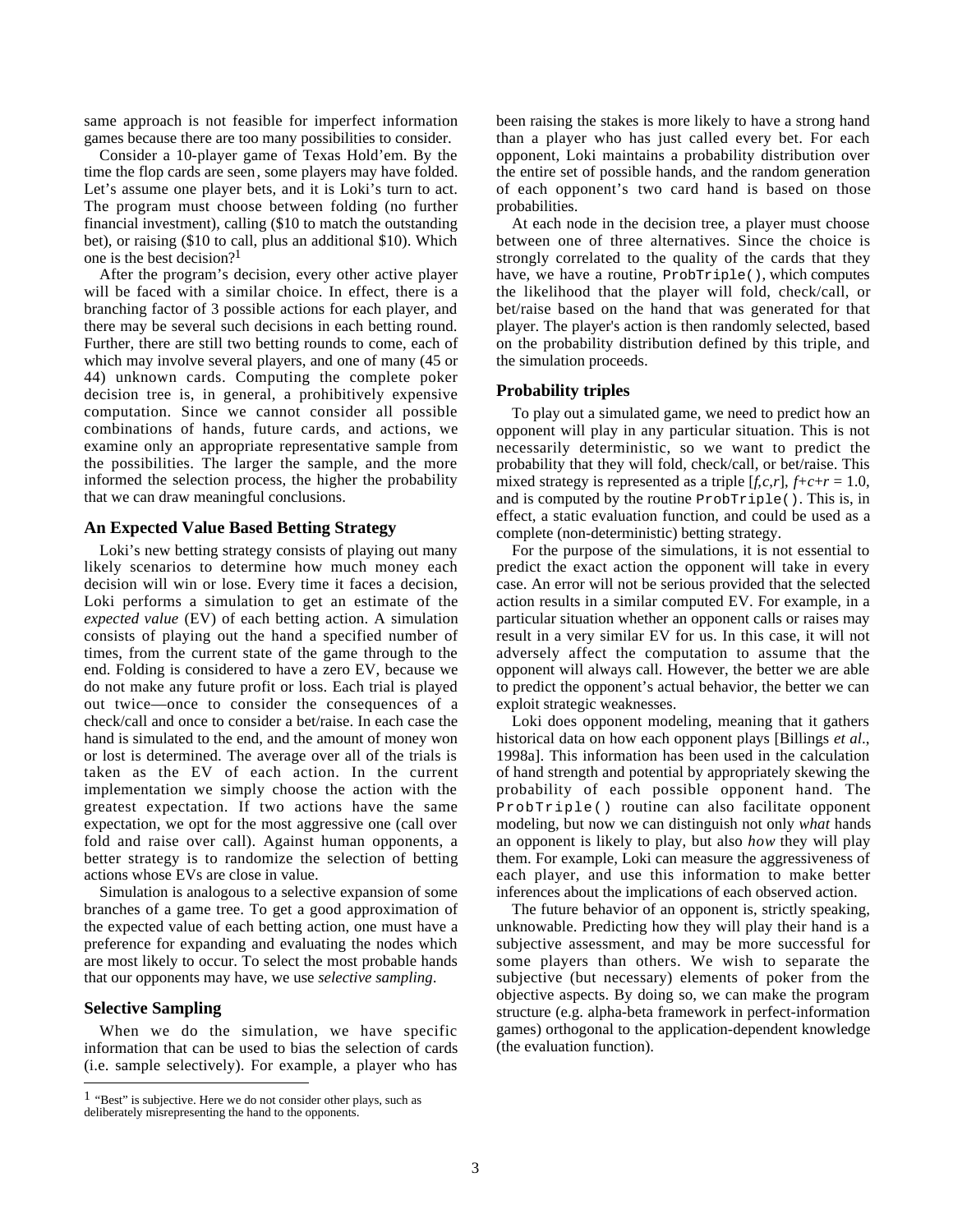#### **Results**

The number of trials per simulation is chosen to meet real-time constraints and statistical significance. In our experiments, we performed 500 trials per simulation, since the EVs obtained after 500 trials are quite stable. The average absolute difference in EV after 500 trials and after 2000 trials is small and rarely results in a significant change in an assessment. The difference between 100 trials and 500 trials was much more significant; the variance with 100 trials is far too high.

To reduce the overall number of trials per simulation, we stop the simulation early if an *obvious* action is found. We currently define an obvious action as any action where the separation between the EV of the best action and the EV of the second best action is greater than the sum of the standard deviations of the EVs. This criterion for an obvious action is extremely conservative, and results in declaring fewer than 5% of actions as obvious. More liberal criteria for distinguishing obvious moves need to be tested to produce more frequent cutoffs while retaining an acceptable margin of error.

Adding simulation to our best version of Loki improves the program's performance (as judged by computer selfplay, which may not be representative of play with humans). Taking our old betting strategy and using it in the simulations results in a program that wins, on average \$1,075 more per 1,000 hands of \$10/\$20 poker. The extra winnings of roughly \$1 per hand represent a large increase, as judged by human poker player standards.

The above experiment did not use the ProbTriple() facility, since the old betting strategy returns a decision (fold, call/check, bet/raise) as opposed to probabilities for each. We have implemented a simple, fast routine for ProbTriple() (less than one page of code). Using it in the simulations causes the program to win an average of \$880 per 1,000 hands, as compared to our best nonsimulation program. This is encouraging, since even with a naïve betting strategy, the simulations magnify the results to produce something credible. We are working on improving this routine to do a better job generating probabilities, while maintaining its significant speed advantage over our old betting routine.

Loki plays on the Internet (on irc.poker). In the near future we will replace the current version of Loki that is playing with a new simulation-based version.

### **Comments**

It should be obvious that the simulation approach must be better than the static approach, since it uses a selective search to augment and refine a static evaluation function. Playing out relevant scenarios can only improve the default values obtained by heuristics, resulting in a more accurate estimate.

As has been seen in other search algorithms, the search itself contains implicit knowledge. A simulation contains inherent information that improves the basic evaluation: hand strength (fraction of trials where our hand is better

than the one assigned to the opponent), hand potential (fraction of trials where our hand improves to the best, or is overtaken), and subtle implications not addressed in the simplistic betting strategy (e.g. "implied odds"—extra bets won after a successful draw). In effect, the simulated search magnifies the quality of the results.

A simulation-based approach has the advantage of simplifying the expert knowledge required to achieve high performance. This is similar to what has been observed in two-player games, where deep search compensates for limited knowledge. It also has the advantage of isolating the expert knowledge into a single function. In effect, the probability triple routine is viewed as a black box by the EV engine; only the poker expert has to deal with its internals. Since the more objective aspects of the game can eventually be well-solved, the ultimate strength of the program may depend on the success in handling imperfect information, and the more nebulous aspects of the game, such as opponent modeling.

# **A Framework for Non-Deterministic Game-Playing Programs**

Using simulations for imperfect information games is not new. Consider the following three games:

- 1 In Scrabble, the opponent's tiles are unknown, but this is constrained by the tiles in the computer's hand and those that have appeared on the board. A simulation consists of repeatedly generating a plausible set of tiles for the opponent. Then each trial consists of a 2 to 4 ply search of the game tree, trying to determine which move for the computer leads to the maximum number of points [Sheppard, 1998]. A simulation-based approach has been used for a long time in Scrabble programs. Brian Sheppard, the author of the Scrabble program Maven, coined the term "simulator" for this type of gameplaying program structure.
- 2 In backgammon, "rollouts" of certain positions are done by simulation, and are now generally regarded as the best available estimates for the equity of a given position. The unknown element is the non-deterministic dice rolls. A simulation consists of generating a series of dice rolls, playing through to the end of the game, and then recording the result [Tesauro, 1995].
- 3 In bridge, the hidden information is the cards that each player has. A simulation consists of dealing cards to the opponents in a manner that is consistent with the bidding. The hand is then played out and the result determined. Repeated deals are played until enough confidence has been gained to decide which card to play [Ginsberg, 1996; Ginsberg, 1998].

In the above examples, the programs are not using Monte Carlo sampling to generate hidden information: they use *selective sampling*, sampling biased towards taking advantage of all the available information. We want to distinguish selective sampling from traditional Monte Carlo techniques, in that we are using information about the game state to skew the underlying probability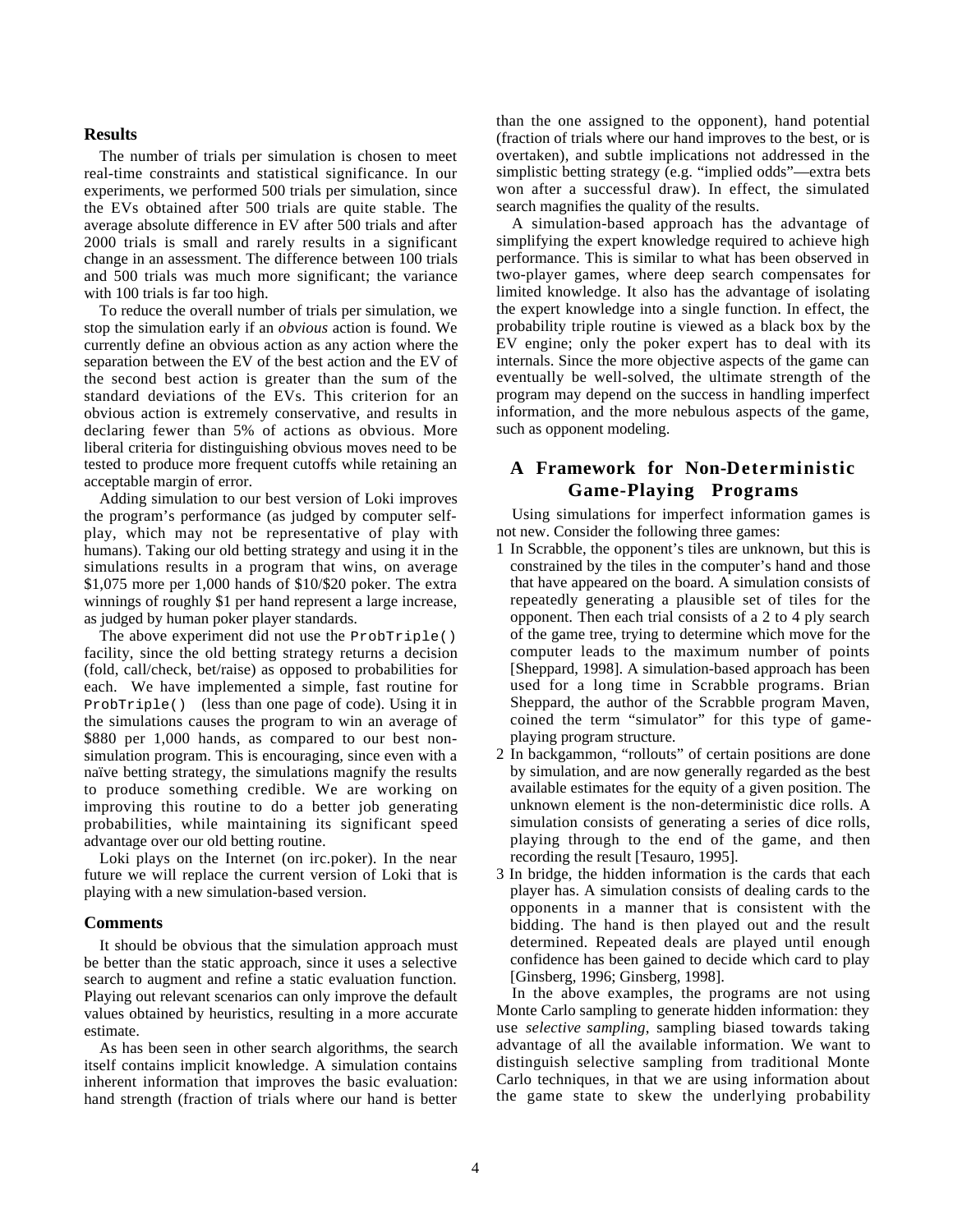distribution, rather than assuming uniform or other fixed probability distributions. Monte Carlo techniques may eventually converge on the right answer, but selective sampling allows for faster convergence and less variance.

Two examples illustrate this point (besides the poker example discussed earlier). First, the Scrabble program Maven does not randomly assign 7 of the remaining unknown tiles to the opponent. Instead, it biases its choice to give the opponent a "nice" hand [Sheppard, 1998]. Strong players like to have a balanced hand with lots of potential; a random assignment of letters does not achieve that. Second, in bridge the assignment of cards to an opponent should be subject to any information obtained from the bidding. If one opponent has indicated point strength, then the assignment of cards to that opponent should reflect this information [Ginsberg, 1998].

The alpha-beta framework has proven to be an effective tool for the design of two-player, zero-sum, deterministic games with perfect information. It has been around for over 30 years, and in that time the basic structure has not changed much, although there have been numerous algorithmic enhancements to improve the search efficiency. Figure 1 illustrates this framework. It has the following properties:

- 1 The program usually iterates on the search depth (iterative deepening).
- 2 The search has full breadth, but limited depth.
- 3 Heuristic evaluation usually occurs at the leaf nodes of the search.
- 4 All interior node alternatives are usually considered, except those that can be logically eliminated (such as alpha-beta cutoffs).

```
search depth = 0;
pos = current_state_of_the_game;
while( ( search_depth <= MAX_DEPTH ) and
              ( resources remaining ) )
{
 search depth = search depth + 1;
   for( each legal move m )
 {
    score[m] = AlphaBeta( pos.m, search_depth );
 }
  best = max(score[]);
}
    move best;
```
Figure 1. Framework for two-player, zero-sum, perfect information games.

The search gathers confidence in its move choice by searching deeper along each line. Figure 2a) shows where in the search the evaluations occur. The deeper the search, the greater the confidence in the move choice, although diminishing returns quickly takes over. There is usually no statistical evidence to support the choice of best move. The alpha-beta algorithm is designed to identify a "best" move, and not differentiate between any other moves. Hence, the selection of the best move may be brittle, in that a single node misevaluation can propagate to the root of the search and alter the best move choice.

In an imperfect information game, it is often impractical to build the entire game tree of all possibilities [Koller and Pfeffer, 1997]. This is especially true for poker because of multiple opponents and the number of cards in the deck. One instance of the imperfect and non-deterministic information is applied to each specific trial. Hence, a representative sample of the search space is looked at to gather statistical evidence on which move is best. Figure 3 shows the pseudo-code for this approach. Some characteristics of this approach include:

- 1 The program iterates on the number of samples taken.
- 2 The search done for each sample usually goes to the end of the game. For poker, leaf node evaluations can be the game result.
- 3 The search is often full depth. In poker, the search goes to the end of the game, but in backgammon this is impractical.
- 4 Heuristic evaluation usually occurs at the interior nodes of the search to determine the appropriate opponent actions and our action.
- 5 Usually a subset of interior node alternatives are considered, to reduce the cost of a sample. In poker, we consider a single action at each opponent's turn.

The simulation benefits from *selective* samples that use information from the game state (i.e. are context sensitive), rather than a uniform distribution or other fixed distribution sampling technique.



(a) Alpha-Beta Framework



(b) Sampling Framework Figure 2. Comparing two different search frameworks.

Similar to alpha-beta, confidence in the answer increases as more nodes are evaluated. However, diminishing returns take over after a statistically significant number of trials have been performed. Selective sampling greatly reduces